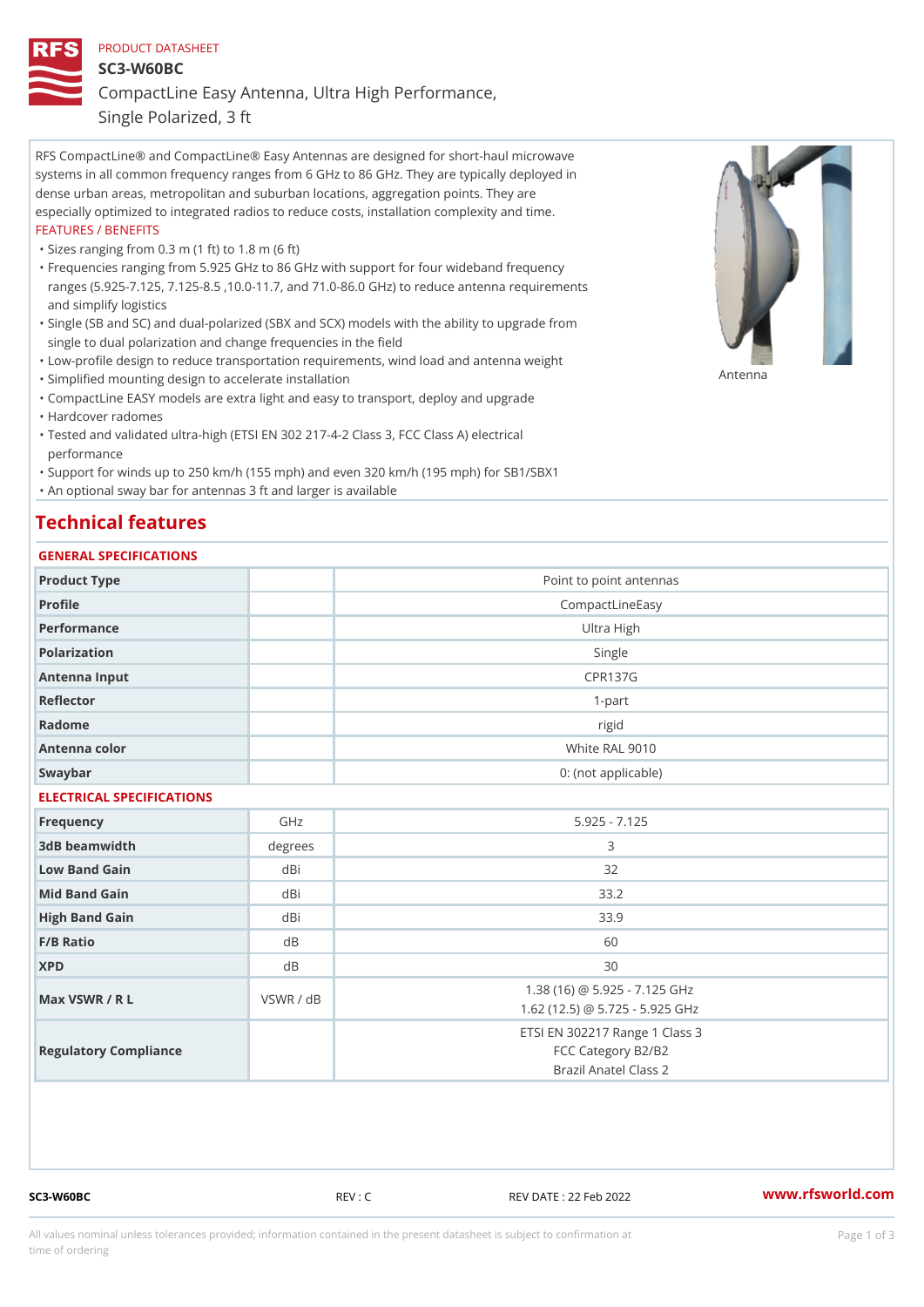## PRODUCT DATASHEET SC3-W60BC CompactLine Easy Antenna, Ultra High Performance, Single Polarized, 3 ft

| MECHANICAL SPECIFICATIONS                                                                                      |              |             |                                                   |  |
|----------------------------------------------------------------------------------------------------------------|--------------|-------------|---------------------------------------------------|--|
| Diameter                                                                                                       | ft $(m)$     |             | 3(0.9)                                            |  |
| Elevation Adjustment                                                                                           | degrees      |             | ± 15                                              |  |
| Azimuth Adjustment                                                                                             | degrees      | ± 15        |                                                   |  |
| Polarization Adjustment                                                                                        | degrees      |             | ± 5                                               |  |
| Mounting Pipe Diameter<br>minimum                                                                              | $mm$ (in)    |             | 89 (3.5)                                          |  |
| Mounting Pipe Diameter<br>maximum                                                                              | $mm$ (in)    | 114(4.5)    |                                                   |  |
| Approximate Weight                                                                                             | kg (lb)      | 21(46)      |                                                   |  |
| Survival Windspeed                                                                                             | $km/h$ (mph) | 252 (155)   |                                                   |  |
| Operational Windspeed                                                                                          | $km/h$ (mph) |             | 180 (112)                                         |  |
| <b>STRUCTURE</b>                                                                                               |              |             |                                                   |  |
| Radome Material                                                                                                |              |             | rigid                                             |  |
| FURTHER ACCESSORIES                                                                                            |              |             |                                                   |  |
| optional Swaybar                                                                                               |              |             | 1: SMA-SK-3 (1.35 m x Ø33 mm)                     |  |
| Further Accessories                                                                                            |              |             | SMA-SKO-UNIVERSAL : Universal sway bar fixation l |  |
| MOUNTOUTLINE                                                                                                   |              |             |                                                   |  |
| m m<br>$Dimen sion_A$<br>(in)                                                                                  |              | 999 (39.33) |                                                   |  |
| m m<br>$Dimension_B$<br>(in)                                                                                   |              | 470 (18.5)  |                                                   |  |
| m m<br>$Dimension_C$<br>(in)                                                                                   |              | 56(2.2)     |                                                   |  |
| $Dim_D -$<br>m m<br>89mm (3.5_in) Pi(pine)                                                                     |              | 379.5(14.9) |                                                   |  |
| $Dim_D - D -$<br>m m<br>$114$ m m $(4.5$ ir $)$ $\sqrt{$ ii $\sqrt{p}}$ $\ge$                                  | 392 (15.5)   |             |                                                   |  |
| m m<br>$Dimension$ _ $E$<br>(in)                                                                               |              | 182(7)      |                                                   |  |
| WINDLOAD                                                                                                       |              |             |                                                   |  |
| Fs Side force<br>$max.$ @<br>survival wind $\begin{pmatrix} N & (1 b) \\ 0 & N & (1 b) \end{pmatrix}$<br>speed | 1451 (326)   |             |                                                   |  |
| Fa Axial force<br>$max.$ @<br>survival wind (1b)<br>speed                                                      | 2930 (659)   |             |                                                   |  |
| M Torque<br>$maximum$ @<br>N <sub>m</sub><br>survival wind<br>$\dagger$ t)<br>l b<br>speed Nm (ft<br>$1b$ )    | 1213 (895)   |             |                                                   |  |
| External Document Links<br>Reflector Installation                                                              |              |             |                                                   |  |
| $SC3-W60BC$                                                                                                    |              | REV : C     | www.rfsworld.co<br>REV DATE : 22 Feb 2022         |  |

All values nominal unless tolerances provided; information contained in the present datasheet is subject to Pcapgelio an atio time of ordering